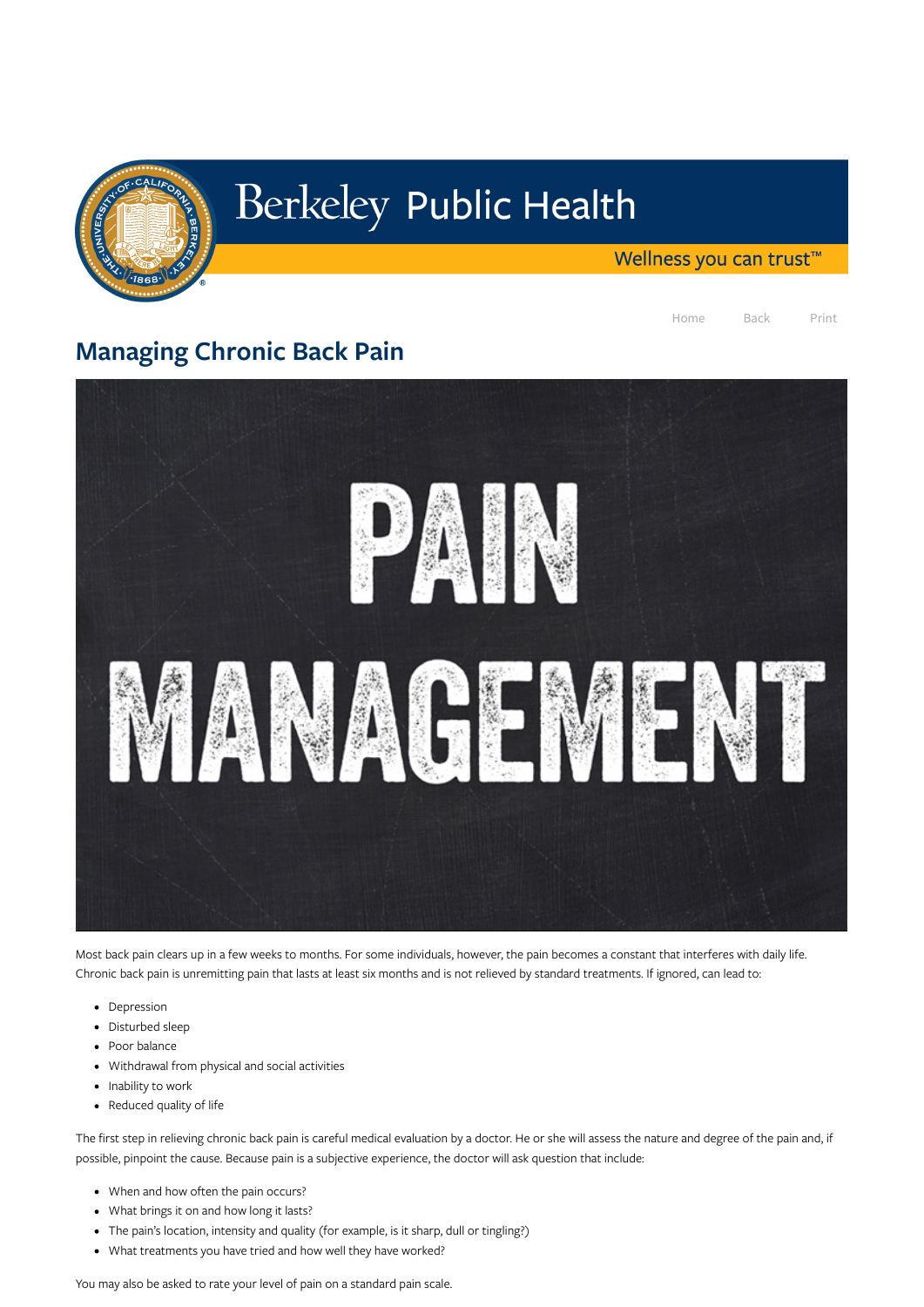If your doctor is not able to identify a specific cause for the pain, a variety of medications may be tried. The medications likely include:

- Over-the-counter drugs
	- Acetaminophen
- Nonsteroidal anti-inflammatory drugs (NSAIDs)
- Prescriptions
	- Antidepressants
	- Muscle relaxants
	- Opioids

- Weight loss (if necessary) and exercise (flexibility, stretching, and muscle-strengthening)
- Tai chi
- Applying heat and cold packs
- Cognitive and/or behavioral therapy
- Spinal manipulation
- Acupuncture
- Acupressure
- Massage
- Progressive relaxation (tensing and then relaxing the affected muscles)
- Electromyography biofeedback (a method of retraining tense muscles by using feedback from sensors placed on the skin)
- Mindfulness stress reduction
- Motor-control exercise (focused on restoring coordination, control, and strength of muscles supporting the spine)
- Low-level laser therapy

Doctor may suggest other measures to help with the pain, such as:

People generally turn to pain treatment facilities when they have run out of other options. These facilities can help people living with chronic pain improve both their physical and mental coping skills. The programs focus on managing the following:

If these measures fail to help relieve the pain, your doctor may advise you to enroll in a pain treatment program.

- Pain behavior—actions that worsen the quality of life
- Self-perception—perceiving oneself as impaired or having a disability
- Pain perception—a discrepancy between how much pain a person feels and how much pain the condition typically produces
- Mental health problems—depression, anxiety, drug or alcohol dependence and impaired memory or concentration

## Pain treatment facilities

Thousands of pain treatment facilities in the United States offer programs for people with chronic pain, including back pain. The goal of such programs is not to cure the cause of pain. Rather, they take advantage of a variety of approaches to reduce or eliminate pain and its negative effects on daily life. This can help even when cure of the condition is not possible or will take a lot of time.

- Primary care physician
- Surgeon
- Psychologist or psychiatrist
- Nurse
- Physical therapist
- Occupational therapist
- Vocational counselor

• Social worker

There are several types of pain facilities. Some focus on a single treatment method, such as acupuncture. Others target pain in a particular region of the body. Doctors often prefer multidisciplinary pain centers or clinics because they offer a more comprehensive approach. Multidisciplinary centers view pain as a complex syndrome. Therefore, they provide an integrated treatment team that generally includes a:

The quality of care varies from one program to another. Finding the right one for you can take some time. Your physician may be able to recommend a facility, or you can contact the Commission on Accreditation of Rehabilitation Facilities, which will provide a list of accredited programs in your area. Although accreditation is not required, accredited programs tend to be comprehensive. Some insurance plans cover only accredited facilities. The American Pain Society also can provide information about pain centers in your vicinity.

The following tips may be helpful in your search:

- Programs located in hospitals and rehabilitation centers are most likely to offer comprehensive treatment. These are often located in a separate unit specifically set aside for the pain program.
- A good chronic pain program should include most of the following features:
	- Biofeedback training
	- Individual and family counseling
	- Group therapy
	- Occupational therapy
	- Assertiveness training